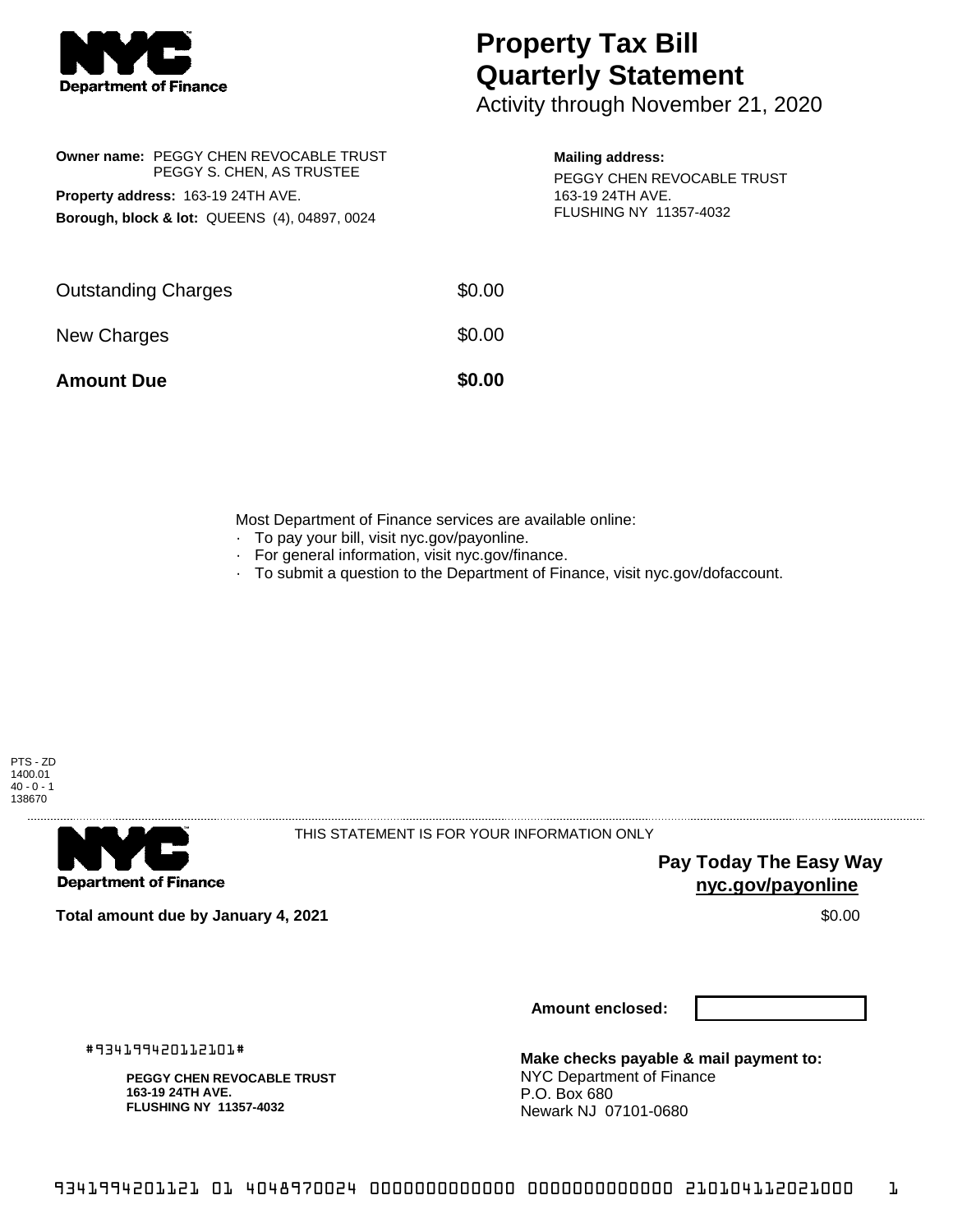

| <b>Previous Charges</b><br>Total previous charges including interest and payments |                      |                 | Amount<br>\$0.00               |
|-----------------------------------------------------------------------------------|----------------------|-----------------|--------------------------------|
|                                                                                   |                      |                 |                                |
| Finance-Property Tax<br><b>Adopted Tax Rate</b><br>Payment Adjusted               | 01/01/2021           | 01/01/2021      | \$0.00<br>$$-12.90$<br>\$12.90 |
| <b>Total current charges</b>                                                      |                      |                 | \$0.00                         |
| <b>Tax Year Charges Remaining</b>                                                 | <b>Activity Date</b> | <b>Due Date</b> | <b>Amount</b>                  |
| Finance-Property Tax<br><b>Adopted Tax Rate</b>                                   |                      | 04/01/2021      | \$0.00<br>$$-12.90$            |
| <b>Early Payment Discount</b><br>Payment Adjusted                                 | 01/01/2021           | 04/01/2021      | \$0.13<br>\$12.77              |
| Total tax year charges remaining                                                  |                      |                 | \$0.00                         |
| <b>Overpayments/Credits</b>                                                       | <b>Activity Date</b> | <b>Due Date</b> | Amount                         |
| <b>Credit Balance</b>                                                             |                      | 07/01/2020      | $$-25.67$                      |
| Total overpayments/credits remaining on account                                   |                      |                 | \$25.67                        |

You must apply for a refund or a transfer of credits resulting from overpayments within six years of the date of **the overpayment or credit. Please note that overpayments and credits are automatically applied to unpaid taxes.**

## **Home banking payment instructions:**

- 1. **Log** into your bank or online bill pay website.
- 2. **Add** the new payee: NYC DOF Property Tax. Enter your account number, which is your boro, block and lot, as it appears here: 4-04897-0024 . You may also need to enter the address for the Department of Finance. The address is P.O. Box 680, Newark NJ 07101-0680.
- 3. **Schedule** your online payment using your checking or savings account.

## **Did Your Mailing Address Change?** If so, please visit us at **nyc.gov/changemailingaddress** or call **311.**

When you provide a check as payment, you authorize us either to use information from your check to make a one-time electronic fund transfer from your account or to process the payment as a check transaction.